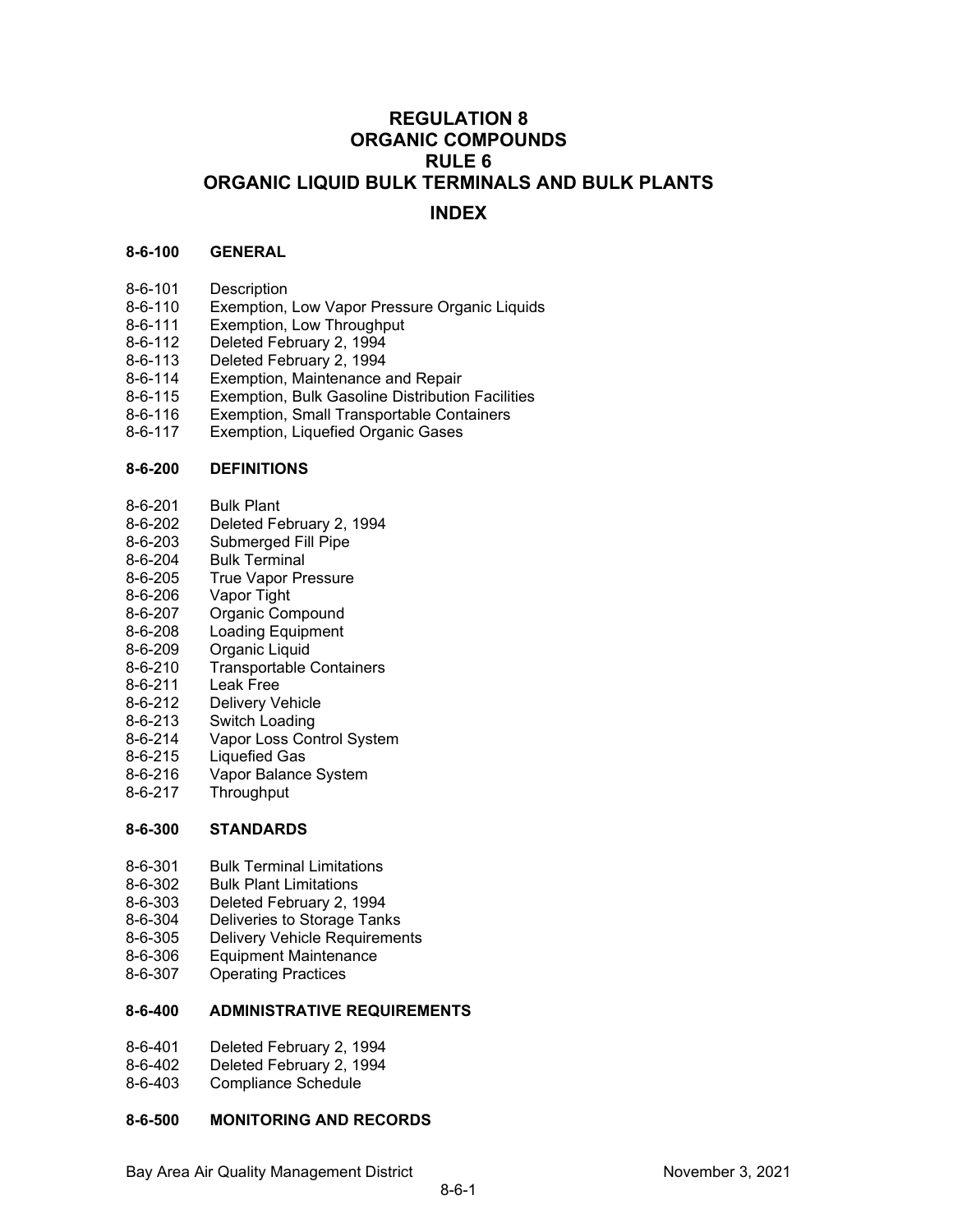- 8-6-501 Records
- 8-6-502 Portable Hydrocarbon Detector<br>8-6-503 Burden of Proof
- Burden of Proof

# **8-6-600 MANUAL OF PROCEDURES**

- 8-6-601 Efficiency and Rate Determination
- 8-6-602 Deleted February 2, 1994<br>8-6-603 Analysis of Samples, True
- Analysis of Samples, True Vapor Pressure
- 8-6-604 Determination of Applicability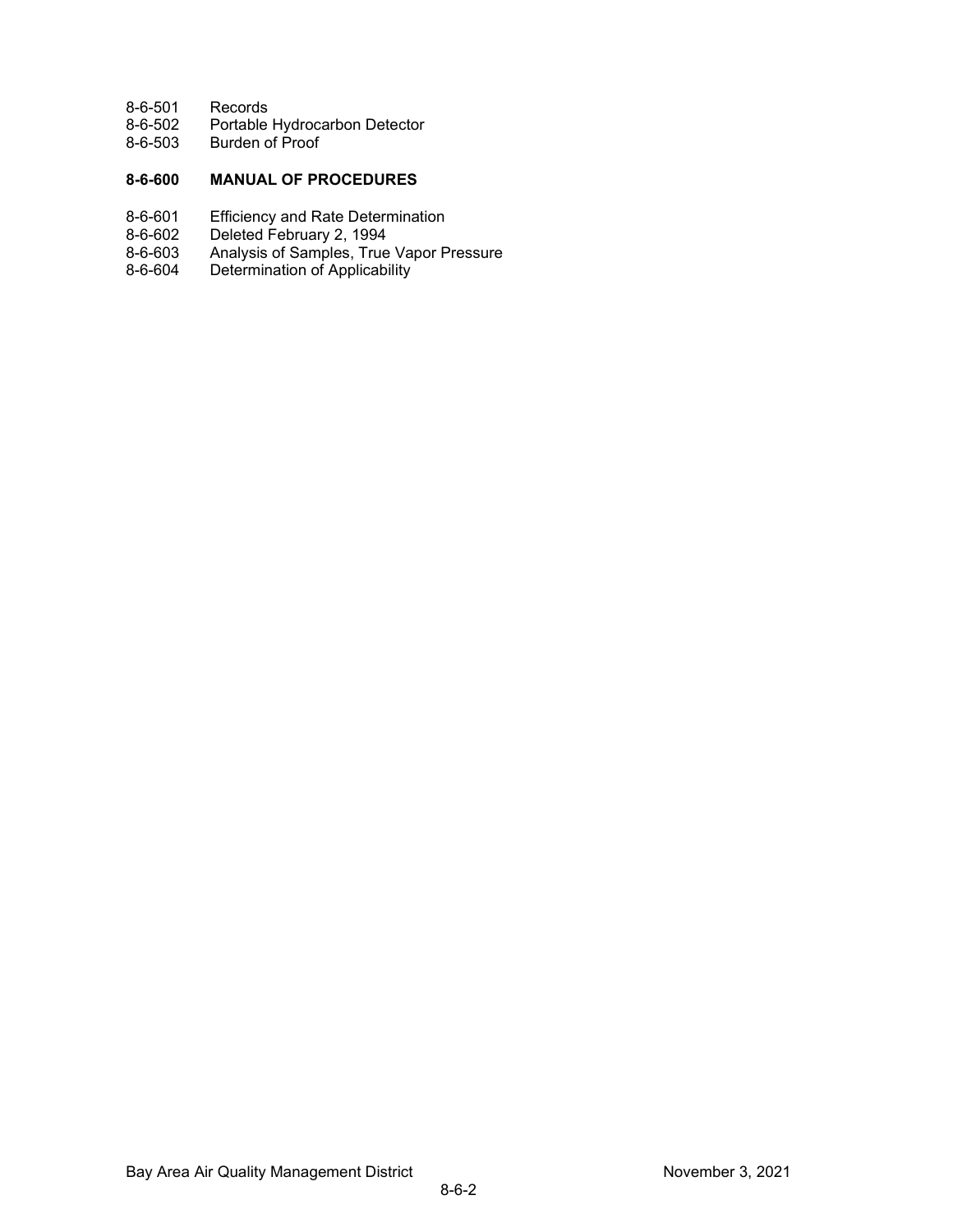# **REGULATION 8 ORGANIC COMPOUNDS RULE 6 ORGANIC LIQUID BULK TERMINALS AND BULK PLANTS**

#### **8-6-100 GENERAL**

- **8-6-101 Description:** The purpose of this rule is to limit emissions of organic compounds as defined in Section 8-6-207 from transfer operations at non-gasoline organic liquid bulk terminals and bulk plants. (Amended March 17, 1982; February 2, 1994)
- **8-6-110 Exemption, Low Vapor Pressure Organic Liquids:** Until December 1, 1994, the requirements in this Rule shall not apply to loading or delivery of any organic liquid having a true vapor pressure less than 77.5 mmHg (1.5 psia). After December 1, 1994, the requirements of this Rule shall not apply to loading and delivery of any organic liquid having a true vapor pressure less than 25.8 mmHg (0.5 psia), as determined by the methods specified in Sections 8-6-603 or 604.

(Amended February 2, 1994)

**8-6-111 Exemption, Low Throughput:** The vapor recovery requirements of subsection 8-6- 302.1 do not apply when the total annual throughput of organic liquids with at least 77.5 mmHg (1.5 psia) true vapor pressure transferred into delivery vehicles only is less than 2,271 cubic meters (600,000 gallons) on a facility-wide basis.

(Amended February 2, 1994)

# **8-6-112 Deleted February 2, 1994**

- **8-6-113 Deleted February 2, 1994**
- **Exemption, Maintenance and Repair:** The requirements of Section 8-6-306 shall not apply to spills resulting from maintenance or repair operations provided proper operating practices are employed to minimize evaporation of organic compounds into the atmosphere.
- **8-6-115 Exemption, Bulk Gasoline Distribution Facilities:** Gasoline bulk terminals and bulk plants are not subject to the requirements of this rule. Such facilities are subject to the provisions of Regulation 8, Rules 33 or 39.

(Adopted November 30, 1983; Amended February 2, 1994)

- **8-6-116 Exemption, Small Transportable Containers:** The requirements of subsection 8- 6-302.2 shall not apply to loading organic liquids into any transportable container with a capacity less than 0.114 cubic meters (30 gallons). (Amended February 2, 1994)
- **8-6-117 Exemption, Liquefied Organic Gases:** The requirements of this rule do not apply to transfer operations involving liquefied organic gases such as liquefied petroleum gas (LPG) and halogenated gases. (Amended February 2, 1994)

#### **8-6-200 DEFINITIONS**

**8-6-201 Bulk Plant:** Until December 1, 1994, any storage and distribution facility that receives organic liquid by pipeline, railcar, and/or delivery vehicle; stores it in stationary tanks; and/or mixes it in blending tanks; and/or loads it into delivery vehicles or transportable containers, for delivery to distributors, marketers or any product end user; and which has an annual throughput of not more than 22,710 cubic meters (6,000,000 gallons). After December 1, 1994, the annual throughput shall include organic liquids of at least 25.8 mmHg (0.5 psia) true vapor pressure.

(Amended July 2, 1980; February 2, 1994)

# **8-6-202 Deleted February 2, 1994**

- **8-6-203 Submerged Fill Pipes:** Any discharge pipe, lance, or nozzle which meets either of the following conditions:
	- 203.1 Where the vessel is filled from the top, the end of the discharge pipe or nozzle must be submerged when the liquid level is 15 centimeters (6 inches) from the bottom of the vessel. When the vessel is filled from the top with a retractable lance, the lance shall remain below the liquid surface during the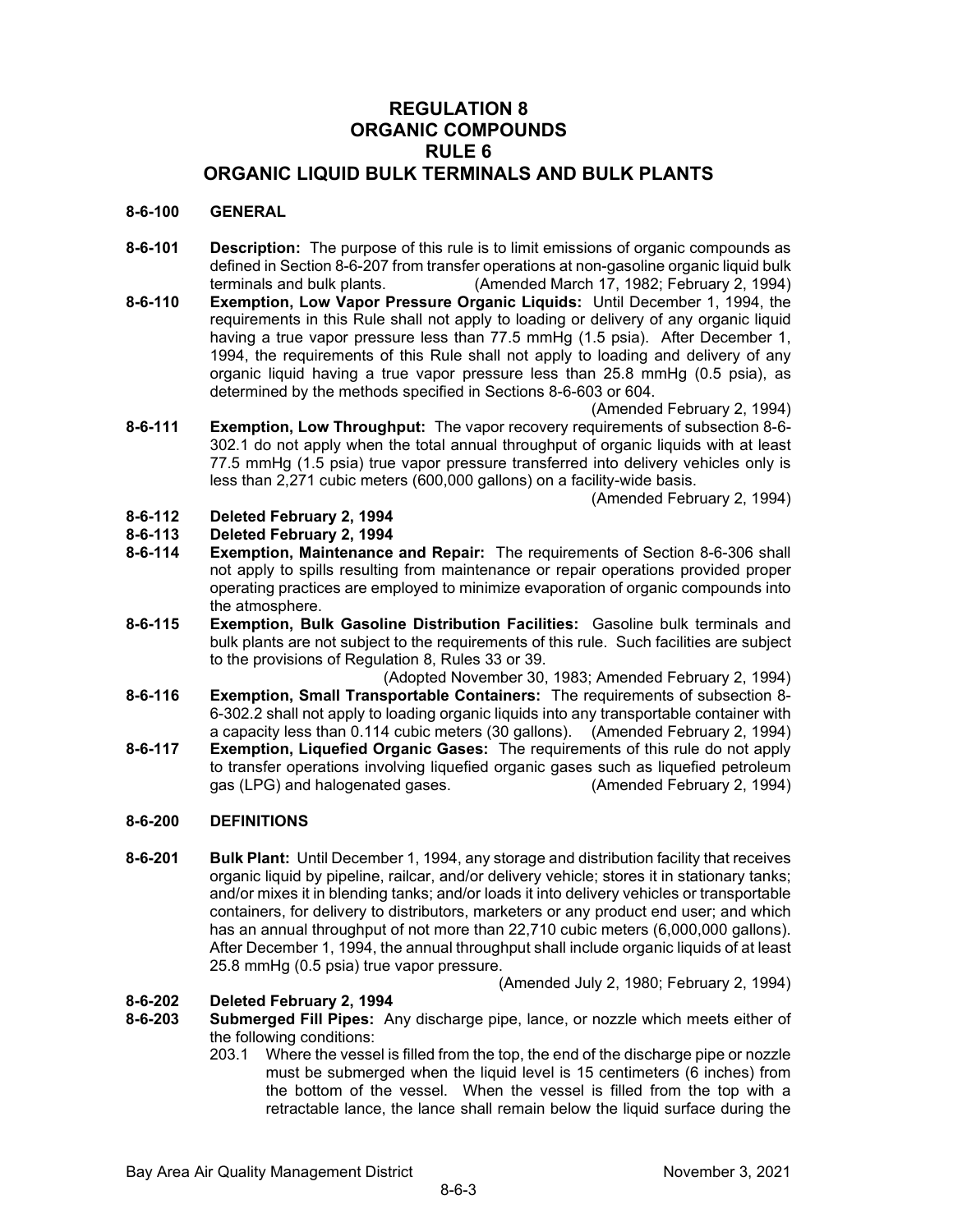transfer operation.

- 203.2 Where the vessel is filled from the side, the discharg pipe or nozzle must be totally submerged when the liquid level is 46 centimeters (18 inches) from the bottom of the vessel.
- (Renumbered March 17, 1982; Amended February 2, 1994) **8-6-204 Bulk Terminal:** Until December 1, 1994, any storage and distribution facility that receives organic liquid; stores it in stationary tanks; and/or mixes it in blending tanks; and/or loads it into delivery vehicles and transportable containers, for delivery to distributors, marketers or any product end user; and which has an annual throughput of more than 22,710 cubic meters (6,000,000 gallons). After December 1, 1994, the annual throughput shall include organic liquids of at least 25.8 mmHg (0.5 psia) true vapor pressure. (Renumbered March 17, 1982; Amended February 2, 1994) **8-6-205 True Vapor Pressure:** The pressure exerted when an organic liquid is in equilibrium
- with its own vapor at  $25^{\circ}C$  (77 $^{\circ}F$ ). For liquid mixtures, true vapor pressure is the sum of the equilibrium partial pressures exerted by all organic compounds in the liquid and can be estimated using Raoult's Law as follows:

$$
P^* = \sum_{i=1}^n \frac{\frac{(w_i)(VP_i)}{MW_i}}{\frac{W_w}{MW_w} + \sum_{i=1}^n \frac{W_i}{MW_i}}
$$

Where:

 $W_i$  = Weight of the "i"th organic compound, in grams  $W_W$  = Weight of water, in grams  $M\ddot{W}_i$  = Molecular weight of the "i"th organic compound, in grams/gram-mole  $MW_{W}$  = Molecular weight of water, in grams/gram-mole  $P^*$  = True vapor pressure of liquid mixture at 25<sup>o</sup>C, in mmHg  $VP_i$  = Vapor pressure of the "i"th organic compound at 25 $\degree$ C, in mmHg

For organic liquids and organic liquid mixtures to which heat is applied, the true vapor pressure shall be determined at  $25^{\circ}C$  (77 $^{\circ}F$ ) or the actual loading temperature, whichever is higher.

(Renumbered March 17, 1982; Amended February 2, 1994) **8-6-206 Vapor Tight:** A leak less than 100 percent of the Lower Explosive Limit on a portable hydrocarbon detector measured at a distance of 1 centimeter from the source.

(Renumbered March 17, 1982; Amended February 2, 1994)

- **8-6-207 Organic Compound:** Any compound of carbon, excluding methane, carbon monoxide, carbon dioxide, carbonic acid, metallic carbides of carbonates, and (Adopted February 2, 1994)
- **8-6-208 Loading Equipment:** Any combination of loading arms, pumps, flexible hosing, dispensing nozzles, meters, and other piping and valves necessary to fill delivery vehicles or transportable containers with organic liquids. (Adopted February 2, 1994)
- **8-6-209 Organic Liquid:** Any organic compound or mixture of organic compounds that exists in the liquid phase at actual loading conditions. For the purposes of this rule, organic liquids shall not include coatings, adhesives and sealants.

(Adopted February 2, 1994)

- **8-6-210 Transportable Containers:** Any portable enclosed vessel such as a tote tank or cylindrical drum, which contains 550 gallons or less and is used to transport and distribute organic liquids. (Adopted February 2, 1994)
- **8-6-211 Leak Free:** An organic liquid leak not exceeding three drops per minute excluding losses which occur upon disconnecting transfer fittings. Such disconnect losses shall not exceed 10 milliliters (ml) during a bottom loading operation or no more than two milliliters (ml) during a top loading operation, averaged over three disconnects.

(Adopted February 2, 1994)

**8-6-212 Delivery Vehicle:** Any motor truck or truck trailer equipped with a stationary cargo tank having a capacity more than 550 gallons and designed and built for the transportation of organic liquids. (Adopted February 2, 1994)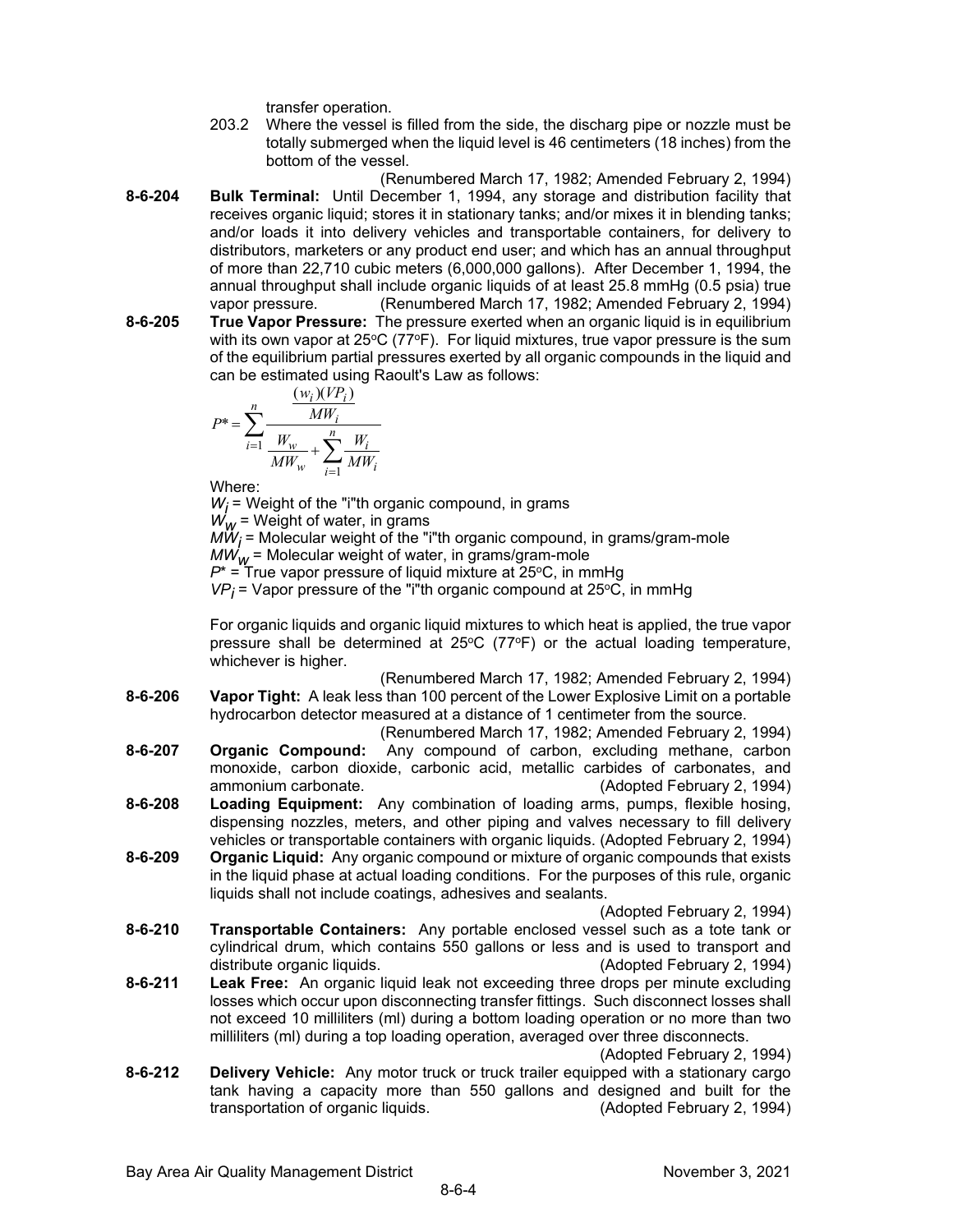- **8-6-213 Switch Loading:** For the purpose of this rule, switch loading refers to the transfer of organic liquids into a delivery vehicle cargo tank, which results in displacement of organic vapors remaining from a previous load. (Adopted February 2, 1994)
- **8-6-214 Vapor Loss Control System:** A system for reducing emissions to the atmosphere, consisting of an abatement device and a collection system, which achieves the abatement efficiency or emission limit specified in the applicable standard(s) during the transfer operation and meets the requirements of Regulation 2, Rule 1.

(Adopted February 2, 1994)

- **8-6-215 Liquefied Gas:** A compressed gas composed of one or more of the following flammable hydrocarbons (propane, n-butane, isobutane, propylene, and butylenes), which is used especially as a fuel or as raw material for chemical synthesis, including hydrocarbons that are obtained, originated, or manufactured from non-petroleum materials.
- (Adopted February 2, 1994; Amended November 3, 2021) **8-6-216 Vapor Balance System:** A piping system that is designed to collect organic vapors displaced from organic liquid transfer operations, and to route the collected vapors to the vessel from which the liquid being loaded originated. (Adopted February 2, 1994)
- **8-6-217 Throughput:** The total volume of organic liquid transferred into delivery vehicles and transportable containers. The volume of water in an organic liquid/water mixture shall not be considered part of the facility throughput. (Adopted February 2, 1994)

### **8-6-300 STANDARDS**

- **8-6-301 Bulk Terminal Limitations:** A person shall not transfer or allow the transfer of organic liquids from bulk terminal loading equipment unless a vapor loss control system is properly connected and used. Such transfer operations shall not emit into the atmosphere more than 21 grams of organic compounds per cubic meter (0.17 pounds per 1,000 gallons) of organic liquid loaded. Switch loading shall be subject to this standard. (Amended March 17, 1982; February 2, 1994)
- **8-6-302 Bulk Plant Limitations:** A person shall not load or allow the loading of any organic liquid from bulk plant loading equipment unless the following requirements are satisfied:
	- 302.1 Vapor Recovery Requirement: Any emissions displaced while transferring an organic liquid with a true vapor pressure of at least 77.5 mmHg (1.5 psia) into a delivery vehicle shall be controlled by a vapor balance system or a vapor loss control system, which is properly connected and used during loading. Emissions to atmosphere shall not exceed 44 grams of organic compounds per cubic meter (0.35 pounds per 1,000 gallons) of organic liquid loaded.
	- 302.2 Submerged Fill Requirement: Except as provided in Section 8-6-116, either a submerged fill pipe, bottom filling, or a vapor loss control system shall be used when transferring an organic liquid into a delivery vehicle or transportable container. When a vapor loss control system is used, emissions to atmosphere shall not exceed 44 grams of organic compound per cubic meter (0.35 pounds per 1000 gallons) of organic compound loaded. (Amended July 2, 1980; February 2, 1984)

- **8-6-303 Deleted February 2, 1994 Deliveries to Storage Tanks:** A person shall not transfer or allow the transfer of any organic liquid with a true vapor.pressure of at least 77.5 mmHg (1.5 psia) into any bulk terminal or bulk plant storage tank having a capacity between 7.6 and 150 cubic meters, (2,008 and 39,630 gallons) inclusive, unless a vapor balance system or vapor loss control system, has been properly installed on the storage tank and is properly connected during delivery. Emissions to atmosphere shall not exceed 21 grams of organic compounds per cubic meter (0.17 pounds per 1,000 gallons) of organic compound loaded. (Amended February 2, 1994)
- **8-6-305 Delivery Vehicle Requirements:** Any delivery vehicle loaded at a terminal or bulk plant which is subject to the requirements of Sections 8-6-301 or 302.1 shall be equipped to allow proper connection to the vapor balance system or vapor loss control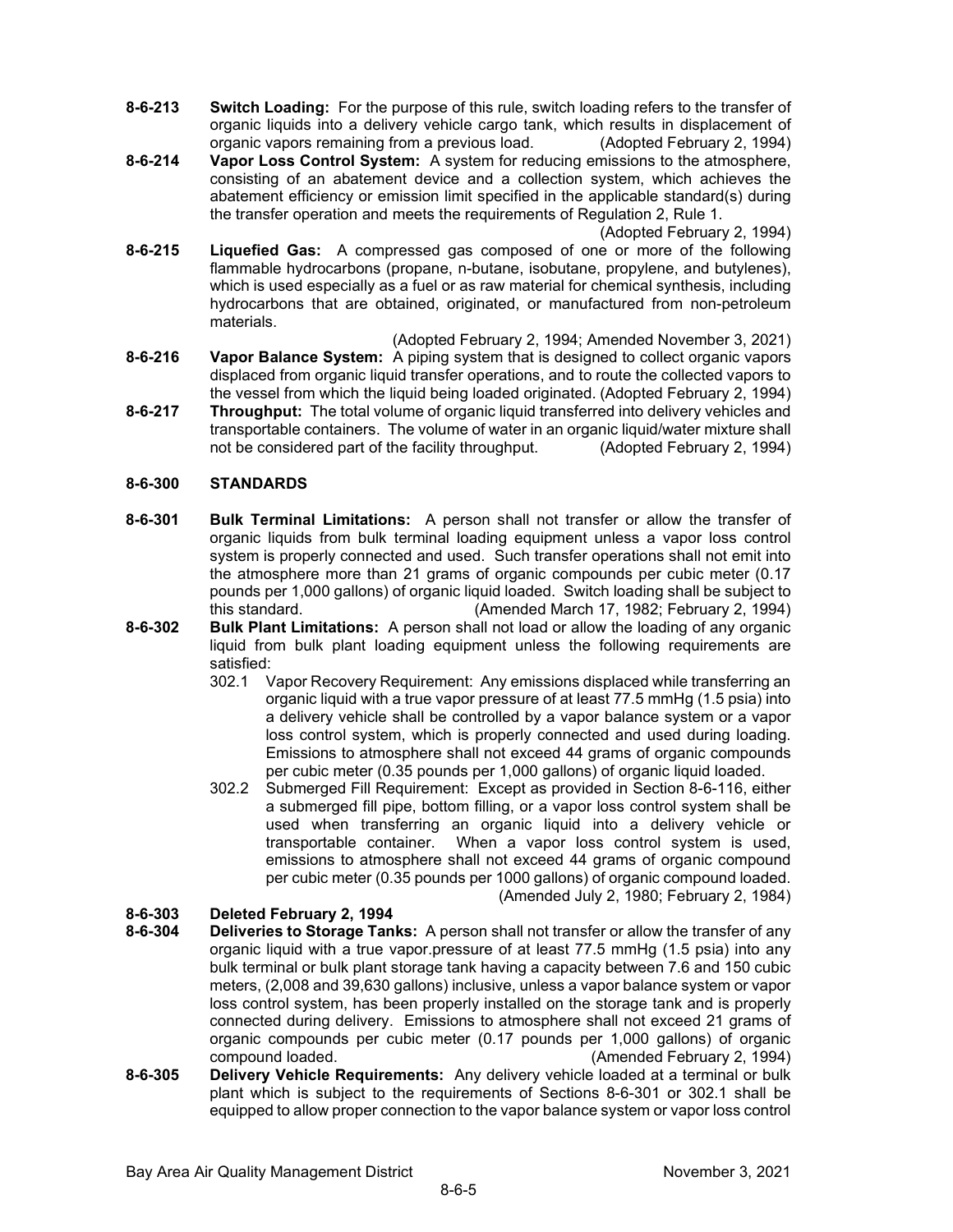system required by the section and shall be maintained to be vapor tight, leak free, and in good working order. (Amended February 2, 1994)

- **8-6-306 Equipment Maintenance:** All equipment associated with organic liquid delivery and loading operations shall be maintained to be vapor tight, leak free and in good working order. (Amended February 2, 1994)
- **8-6-307 Operating Practices:** Any organic liquid subject to this Rule shall not be spilled, discarded in sewers, stored in open containers, or handled in any other manner that would result in evaporation to the atmosphere. (Amended February 2, 1994)

#### **8-6-400 ADMINISTRATIVE REQUIREMENTS**

### **8-6-401 Deleted February 2, 1994**

# **8-6-402 Deleted February 2, 1994**

- **8-6-403 Compliance Schedule:** Any person who must install or modify equipment to comply with the requirements of Sections 301, 302 or 304 shall comply with the following increments of progress:
	- 403.1 By June 1, 1994 submit a completed application to the APCO for an Authority to Construct.
	- 403.2 After December 1, 1994 be in final compliance. (Adopted February 2, 1994)

#### **8-6-500 MONITORING AND RECORDS**

- **8-6-501 Records:** After December 1, 1994, a person whose loading equipment is subject to this rule shall comply with the following requirements:
	- 501.1 A person shall maintain a current record of the true vapor pressure of each organic liquid and organic liquid mixture.
	- 501.2 A person shall maintain monthly records that provide the throughput (gallons) of each organic liquid and organic liquid mixture transferred into delivery vehicles and transportable containers with at least 25.8 mmHg (0.5 psia) true vapor pressure.
	- 501.3 Such records shall be retained for the previous 24-month period and be available to the APCO upon request. (Adopted February 2, 1994)
- **8-6-502 Portable Hydrocarbon Detector:** Any instrument used for the measurement of organic compounds shall meet the specifications and performance criteria, and shall be calibrated in accordance with EPA Reference Method 21 (40CFR60, Appendix A). (Adopted February 2, 1994)
- **8-6-503 Burden of Proof:** The burden of proof of eligibility for exemption from the requirements of this rule is on the applicant. Persons seeking such an exemption shall maintain adequate records and furnish them to the APCO upon request.

(Adopted February 2, 1994)

# **8-6-600 MANUAL OF PROCEDURES**

**8-6-601 Efficiency and Rate Determination:** The means for determining compliance with Sections 8-6-301, 302, and 304 are set forth in the Manual of Procedures, Volume IV, ST-3 or ST-34. (Amended March 17, 1982; February 2, 1994)

**8-6-602 Deleted February 2, 1994**

- **8-6-603 Analysis of Samples, True Vapor Pressure:** Samples of organic compounds as specified in Section 8-6-110 shall be analyzed for true vapor pressure at  $25^{\circ}$ C (77 $^{\circ}$ F), as prescribed in the Manual of Procedures, Volume III, Method 28 or any other method approved by the APCO. For organic liquids and organic liquid mixtures to which heat is applied, the true vapor pressure shall be determined at  $25^{\circ}C$  (77 $^{\circ}F$ ) or the actual loading temperature, whichever is higher.
- (Adopted March 17, 1982; Amended February 2, 1994; November 3, 2021) **8-6-604 Determination of Applicability:** Any of the following methods may be used to determine if an organic liquid is subject to the requirements of this rule based on its true vapor pressure: